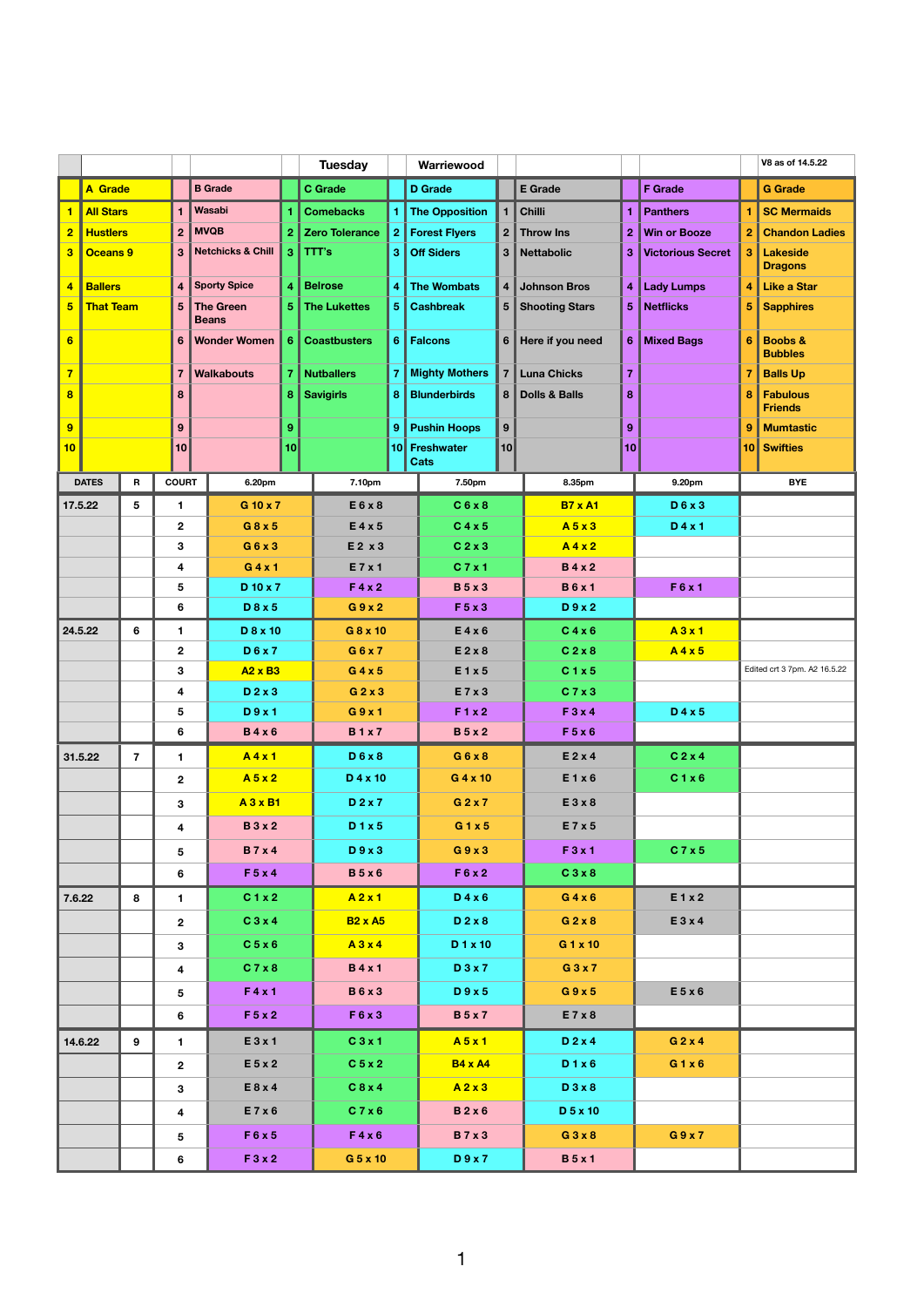|                         |                             |                                                                   |                                     |                         |                        |                       | <b>Tuesday</b>                 | Warriewood            |                      |                               |                          |                     |                                   | V8 as of 14.5.22      |                                      |  |
|-------------------------|-----------------------------|-------------------------------------------------------------------|-------------------------------------|-------------------------|------------------------|-----------------------|--------------------------------|-----------------------|----------------------|-------------------------------|--------------------------|---------------------|-----------------------------------|-----------------------|--------------------------------------|--|
|                         | <b>A</b> Grade              |                                                                   |                                     |                         | <b>B</b> Grade         |                       | <b>C</b> Grade                 | <b>D</b> Grade        |                      |                               | <b>E</b> Grade           |                     | <b>F</b> Grade                    |                       | <b>G</b> Grade                       |  |
|                         | <b>All Stars</b>            | Wasabi<br>$\blacksquare$                                          |                                     |                         | <b>Comebacks</b>       |                       | <b>The Opposition</b>          |                       | <b>Chilli</b>        | 1                             | <b>Panthers</b>          | 1                   | <b>SC Mermaids</b>                |                       |                                      |  |
| $\overline{2}$          | <b>Hustlers</b>             |                                                                   | <b>MVQB</b><br>$\overline{2}$       |                         |                        | <b>Zero Tolerance</b> | $\boldsymbol{2}$               | <b>Forest Flyers</b>  |                      | 2 Throw Ins                   | $\overline{2}$           | <b>Win or Booze</b> | $\overline{2}$                    | <b>Chandon Ladies</b> |                                      |  |
| $\overline{\mathbf{3}}$ |                             | <b>Netchicks &amp; Chill</b><br>$\overline{3}$<br><b>Oceans 9</b> |                                     | 3                       | TTT's                  | 3                     | <b>Off Siders</b>              |                       | 3 Nettabolic         | 3                             | <b>Victorious Secret</b> | $\overline{3}$      | <b>Lakeside</b><br><b>Dragons</b> |                       |                                      |  |
| $\overline{\mathbf{4}}$ | <b>Ballers</b>              |                                                                   | $\overline{4}$                      |                         | <b>Sporty Spice</b>    |                       | <b>Belrose</b>                 |                       | <b>The Wombats</b>   |                               | 4 Johnson Bros           | $\overline{4}$      | <b>Lady Lumps</b>                 | 4                     | <b>Like a Star</b>                   |  |
| $5\overline{)}$         | <b>That Team</b>            |                                                                   | $5\phantom{1}$                      |                         | <b>The Green</b>       | 5                     | <b>The Lukettes</b>            |                       | <b>Cashbreak</b>     |                               | 5 Shooting Stars         | 5                   | <b>Netflicks</b>                  | 5                     | <b>Sapphires</b>                     |  |
|                         |                             |                                                                   |                                     |                         | <b>Beans</b>           |                       |                                |                       |                      |                               |                          |                     |                                   |                       |                                      |  |
| $6\phantom{1}$          |                             |                                                                   | $6\phantom{1}6$                     |                         | <b>Wonder Women</b>    | 6                     | <b>Coastbusters</b>            |                       | <b>Falcons</b>       |                               | 6 Here if you need       | $6\phantom{1}6$     | <b>Mixed Bags</b>                 | $6\phantom{1}6$       | <b>Boobs &amp;</b><br><b>Bubbles</b> |  |
| $\overline{7}$          |                             |                                                                   | $\overline{7}$<br><b>Walkabouts</b> |                         |                        | <b>Nutballers</b>     |                                | <b>Mighty Mothers</b> |                      | 7 Luna Chicks                 | $\overline{7}$           |                     | $\overline{7}$                    | <b>Balls Up</b>       |                                      |  |
| $\overline{\mathbf{8}}$ |                             |                                                                   |                                     | 8                       |                        | 8                     | <b>Savigirls</b>               |                       | <b>Blunderbirds</b>  |                               | 8 Dolls & Balls          | 8                   |                                   | 8                     | <b>Fabulous</b><br><b>Friends</b>    |  |
|                         | 9                           |                                                                   | 9                                   |                         |                        |                       |                                |                       | <b>Pushin Hoops</b>  | 9                             |                          | 9                   |                                   | 9                     | <b>Mumtastic</b>                     |  |
| 10                      |                             |                                                                   | 10                                  |                         |                        | 10                    |                                | 9<br>10               | Freshwater           | 10                            |                          | 10                  |                                   |                       | 10 Swifties                          |  |
|                         |                             |                                                                   |                                     |                         |                        |                       |                                |                       | <b>Cats</b>          |                               | 8.35pm                   |                     |                                   |                       |                                      |  |
|                         | <b>DATES</b><br>$\mathbf R$ |                                                                   | <b>COURT</b>                        |                         | 6.20pm                 |                       | 7.10pm                         |                       | 7.50pm               |                               |                          |                     | 9.20pm                            |                       | <b>BYE</b>                           |  |
|                         | 21.6.22                     | 10                                                                | 1                                   |                         |                        | G1x2                  |                                | $E$ 5 x 3             |                      | C <sub>5</sub> x <sub>3</sub> |                          |                     | $D$ 9 x 10                        |                       |                                      |  |
|                         |                             |                                                                   | $\mathbf{2}$                        |                         | $G_3 \times 4$         |                       | E 8 x1                         |                       | C8x1                 |                               | A5x3                     |                     | D1x2                              |                       |                                      |  |
|                         |                             |                                                                   | 3                                   |                         | $G$ 5 x 6              |                       | E6x2                           |                       | C6x2                 |                               | A4x2                     |                     |                                   |                       |                                      |  |
|                         |                             |                                                                   | 4                                   |                         | G7x8                   |                       | E 7 x 4                        |                       | C7x4                 |                               | <b>B</b> 7 x 2           |                     |                                   |                       |                                      |  |
|                         |                             |                                                                   | <b>B</b> 5 x 4<br>$5\phantom{.0}$   |                         |                        | F6x1                  |                                | F4x2                  |                      | <b>B</b> 3 x 1                |                          | D7x8                |                                   |                       |                                      |  |
|                         |                             |                                                                   | 6                                   |                         | D 5 x 6                |                       | $G$ 9 x 10                     |                       | F 5 x 3              |                               | D 3 x 4<br>C8x5          |                     |                                   |                       |                                      |  |
|                         | 28.5.22                     | 11                                                                | $\blacksquare$                      |                         | $D$ 3 x 1              |                       |                                | $G$ 3 x 1             |                      | E 8 x 5                       |                          |                     | <b>A2x B5</b>                     |                       |                                      |  |
|                         |                             |                                                                   | D 5 x 2<br>2 <sup>1</sup>           |                         |                        | $G$ 5 x 2             |                                | E6x3                  |                      | C6x3                          |                          | <b>B2x1</b>         |                                   |                       |                                      |  |
|                         |                             |                                                                   | D 7 x 4<br>$\mathbf{3}$             |                         |                        | G7x4                  |                                | E4x1<br>E 7 x 2       |                      | C4x1                          |                          |                     |                                   |                       |                                      |  |
|                         |                             |                                                                   | 4                                   |                         | $D$ 10 x 6             |                       | $G$ 10 x 6                     |                       |                      |                               | C 7 x 2                  |                     |                                   |                       |                                      |  |
|                         |                             |                                                                   | $5\phantom{.0}$                     |                         | D9x8                   |                       | G9x8                           |                       | F 6 x 5              |                               | F 2 x 1<br>F3x4          |                     | <b>B</b> 3 x 4                    |                       |                                      |  |
|                         |                             |                                                                   | 6                                   |                         | <b>B7x6</b>            |                       | A3x1<br><b>School Holidays</b> |                       | A4x5                 | <b>School Holidays</b>        |                          |                     | <b>School Holidays</b>            |                       |                                      |  |
| 5.7.22                  |                             | $\boldsymbol{8}$                                                  | 12.7.22<br>$\mathbf{1}$             |                         | <b>School Holidays</b> |                       | D 5 x 3                        |                       |                      |                               | <b>School Holidays</b>   |                     |                                   |                       | <b>School Holidays</b>               |  |
|                         | 19.7.22                     | 12 <sup>2</sup>                                                   | 2 <sup>1</sup>                      |                         | <b>A3 x B7</b>         | A5x2                  |                                |                       | $G$ 5 x 3<br>G 7 x 1 |                               | E6x8<br>$E$ 4 x 5        |                     | C6x8<br>F5x4                      |                       |                                      |  |
|                         |                             |                                                                   |                                     | A1x4<br>$\mathbf{3}$    |                        |                       | D 7 x 1<br>D 10 x 2            |                       | G 10 x 2             |                               | $E$ 2 x 3                |                     |                                   |                       |                                      |  |
|                         |                             |                                                                   | 4                                   |                         | <b>B6x1</b>            |                       | D 8 x 4                        |                       | $G$ 8 x 4            |                               | E 7 x 1                  |                     |                                   |                       |                                      |  |
|                         |                             |                                                                   | $5\phantom{.0}$                     |                         | <b>B</b> 4 x 2         |                       | D9x6                           |                       | G9x6                 |                               | F 3x 1                   |                     | F6x2                              |                       |                                      |  |
|                         |                             |                                                                   | 6                                   |                         | C 7 x 1                |                       | <b>B</b> 5 x 3                 |                       | C <sub>2</sub> x 3   |                               | C4x5                     |                     |                                   |                       |                                      |  |
|                         | 26.7.22<br>13               |                                                                   |                                     | C4x6<br>$\mathbf 1$     |                        | A2x1                  |                                |                       | D7x5                 |                               | G 7 x 5                  |                     | E1x5                              |                       |                                      |  |
|                         |                             |                                                                   |                                     | 2 <sup>1</sup>          | C 2 x 8                |                       |                                | A4x3                  |                      | $D$ 10 x 3                    |                          |                     | E 7 x 3                           |                       |                                      |  |
|                         |                             |                                                                   | $\mathbf{3}$                        |                         | C1x5                   |                       | <b>A5 x B3</b>                 |                       | D 8 x 1              |                               |                          |                     |                                   |                       |                                      |  |
|                         |                             |                                                                   |                                     | $\overline{\mathbf{4}}$ | C7x3                   |                       | <b>B6x4</b>                    |                       | D 6 x 2              |                               |                          |                     |                                   |                       |                                      |  |
|                         |                             |                                                                   |                                     | 5                       |                        | F 4 x 1               |                                | <b>B</b> 7 x 1        |                      | D9x4                          |                          |                     | F 5 x 2                           |                       |                                      |  |
|                         |                             |                                                                   |                                     | 6                       | F6x3                   |                       | E4x6                           |                       | <b>B</b> 5 x 2       |                               | $E$ 2 x 8                |                     |                                   |                       |                                      |  |
|                         | 2.8.22<br>14                |                                                                   | $\mathbf 1$                         |                         | $E$ 2 x 4              |                       | C <sub>2</sub> x 4             |                       | A5x1                 |                               | G4x1                     |                     | G6x3                              |                       |                                      |  |
|                         |                             |                                                                   |                                     | 2 <sup>1</sup>          | E1x6                   |                       | C1x6                           |                       | <b>B1 x A4</b>       |                               | D 8 x 5                  |                     | $G$ 8 x 5                         |                       |                                      |  |
|                         |                             |                                                                   |                                     | 3 <sup>1</sup>          | E3x8                   |                       | C3x8                           |                       | A3x2                 |                               |                          |                     |                                   |                       |                                      |  |
|                         |                             |                                                                   |                                     | $\overline{\mathbf{4}}$ | E 7 x 5                |                       | C7x5                           |                       | <b>B4x7</b>          |                               |                          |                     |                                   |                       |                                      |  |
|                         |                             |                                                                   |                                     | $5\phantom{.0}$         | $F$ 5 x 1              |                       | F4x6                           |                       | <b>B</b> 3 x 2       |                               | D9x2                     |                     | G9x2                              |                       |                                      |  |
|                         |                             |                                                                   | 6                                   | G 10 x 7                |                        | F3 x 2                |                                | D 10 x 7              |                      | <b>B</b> 5 x 6                |                          |                     |                                   |                       |                                      |  |